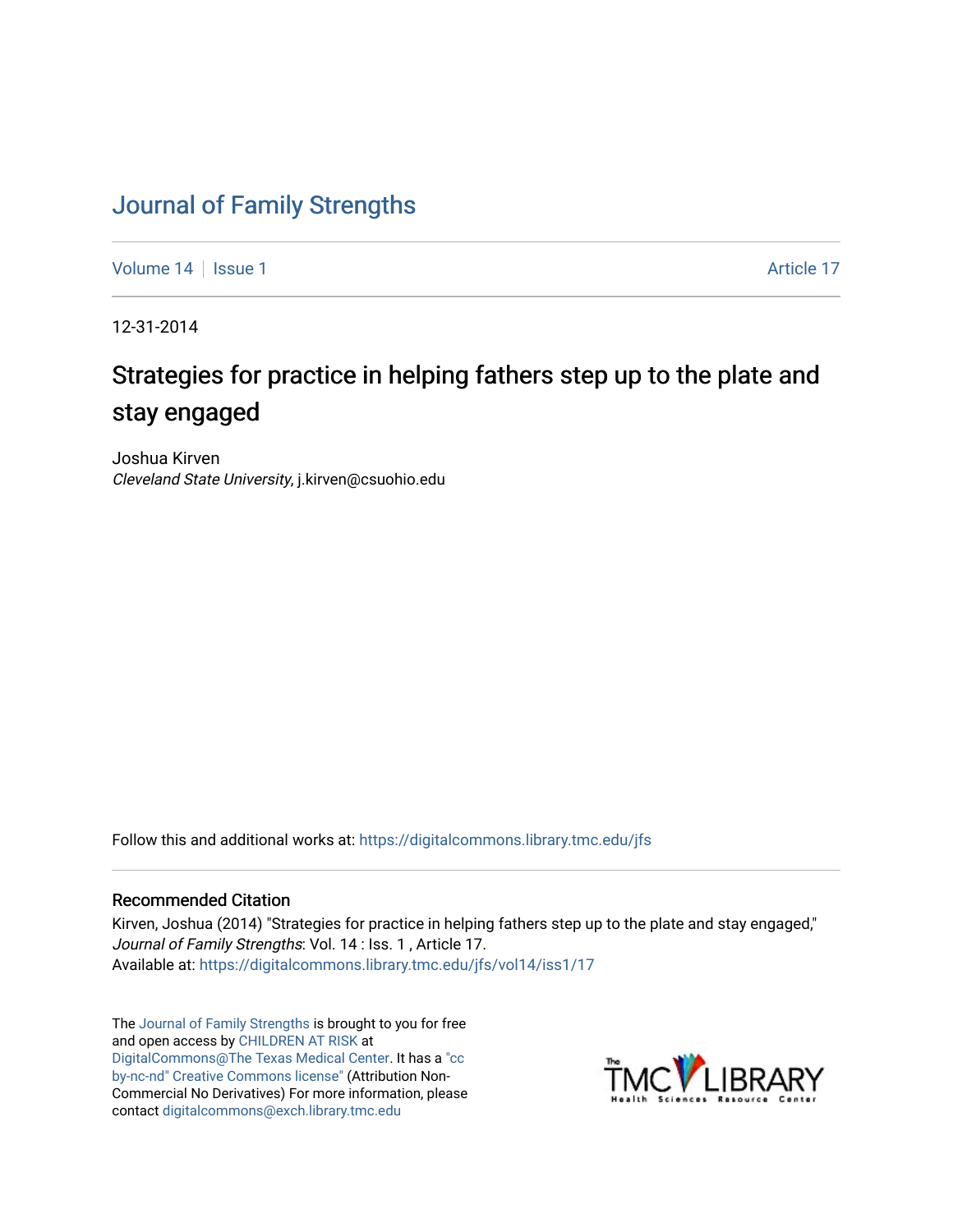#### **Introduction**

A strength-based approach is characterized by a focus on the client's or family's worldview, capacities, competencies and resources. The practitioner seeks to identify the strengths that exist within and around the individual, family or community.

The purpose of this article is to familiarize practitioners with the family strengths perspective and encourage them to incorporate family strengths into working with fathers. Clinical impressions will be discussed, including introducing Holistic Integration Techniques (HIT), along with other intervention strategies for practitioners to implement. The concept of family strengths has been studied for several decades and describes a family that functions optimally in support of the individual members, including fathers. Practitioners with a family strengths clinical framework address deficits or blockages of family functioning, and pay attention to strengthening families and fathers with the tools to achieve a quality walk of life.

#### **The Strength-based Perspective**

A focus on family strengths accompanied by empathy over what a family is facing brings a more reasonable balance to our understanding of how families succeed in the face of life's difficulties. By focusing solely on the family's problems, we overshadow what we have achieved and accomplished (Saleebey, 1992). The family strengths perspective is a worldview or orientation toward life and families, grounded in research conducted around the world (Roose, Roets & Schiettecat, 2014; Saleebey, 1992; Walsh, 2014). It is basically a positive, optimistic orientation highlighting internal strengths and a positive sense of self-worth from the inside-out (Kirven, 2014; Myers & Speight, 1994). It does not ignore family problems but restores them to their proper place in life: as vehicles for testing our capacities as families and reaffirming our vital human connections with each other.

Within the last decade, researchers and practitioners in the fields of education, mental health, psychology, social work, and child welfare have begun to question the deficit-based approach and move toward a more holistic model of development (Gray & Anderson, 2010; Epstein, 2004; Tither & Ellis, 2008; Trout et al., 2003; Waller, 2012). Rather than focusing on individual and family weaknesses or deficits, strength-based practitioners who practice an optimal worldview collaborate with families and children to discover individual and family functioning and strengths (Heckman, 2011; Kirven, 2014; Laursen, 2000). Fathers need to be a part of this agenda, where possible. At the foundation of the strength-based approach is the belief that families have unique talents, skills, and life events, in addition to specific unmet needs (Epstein, 2004). This paper provides an overview of HIT and its application to a strength-based approach to fathers.

#### **Strength-Based Assessment in Practice**

While there are a wide variety of ways to implement a strength-based approach to working with families, many programs that follow a strength-based approach often emphasize wraparound services, multi-level approaches, and comprehensive mental health models. One measure that has shown effectiveness with a strength-based approach is the Behavioral and Emotional Rating Scale (Epstein, 2004).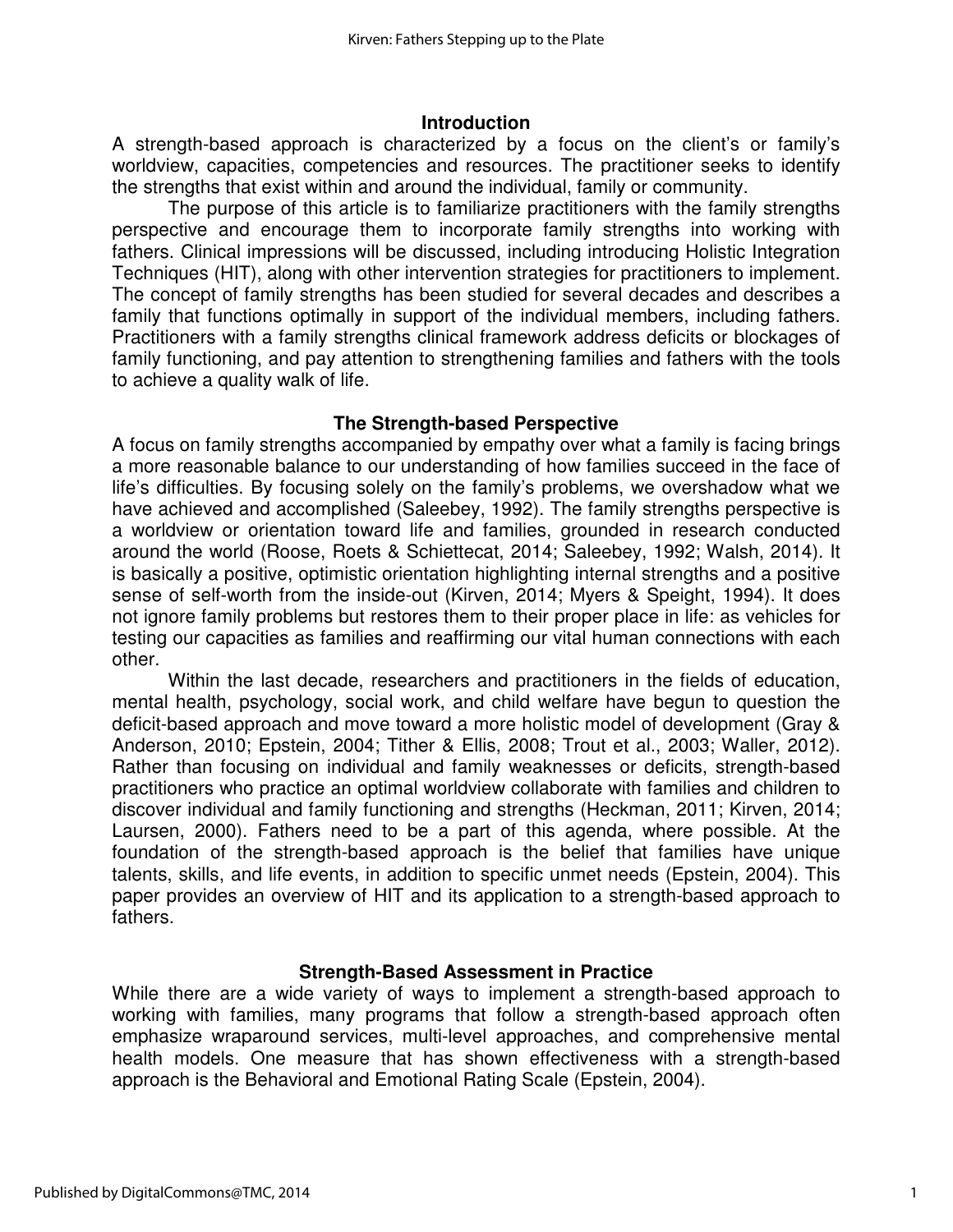Though many programs serving families across a wide array of settings use a strength-based approach, the lack of one consistent intervention strategy limits researchers' ability to accurately assess the effectiveness of this model. For example, it is common for programs employing a strength-based approach to engage in additional practices that may positively influence youth and family outcomes but result in overlooking the role of the father.

#### **The Dynamics of Fathering**

Fatherhood is both a privilege and a responsibility. Most fathers are unaware of the crucial role they play in the lives of their children from the day the child is born (Harrell, Smith, & Mineau, 2008). Over the years, the role of father has been defined in many different ways and is often viewed as a fluid concept that is continuously being redefined by society (Olmstead, Futris, & Pasley, 2009).

According to popular societal constructs of "father," this role is often viewed in terms of being the financial breadwinner for one's family (Tamis-LeMonda et al., 2004; White, 2005). However, due to the diverse nontraditional family structures ever present in society in addition to the many fathers dealing with economic instability, the concept of "father as provider" is beginning to dilute and lose its cultural relevancy and importance in the modern family paradigm. Moreover the birth of a child is the birth of a father and of a father's possible direct care contributions (Gray & Anderson, 2010).

Many individuals associate fatherlessness with the physical absence of the male parent from the child's home. This indeed is one type of fatherlessness because it often involves a change in the relationship between the father and his son or daughter (Krampe, 2003; Tither & Ellis, 2008). However, the absence of the father figure does not only impact children, but can be felt by the community as well. But this can be overcome. Father figures and mentors who reflect internal gratification by serving and lead by example can empower young people to be active, collective agents of their community. This supports an optimal worldview.

#### **Adopting an Optimal Worldview**

An optimal worldview is defined as sense of well-being that is devoted to gaining insight and life understanding through spirituality and internal validation that is self-sustaining (Kirven, 2014; Myers, 1988, 2009). It builds on a holistic way of thinking based on interpersonal relationships with family and community. Internal strengths such as prayer and meditation are valued as sources of motivation when confronted with stress, detachment, and discrimination. The optimal worldview signifies an orientation that is more holistic and integrative than that found dominant in most modern social and psychological theory. It is relevant to note that adherence to a conceptual system based on dominant western values or the optimal worldview is not inherently tied to a race or sociocultural context (Myers, 2009; Kirven, 2014). An individualistic self-centered/suboptimal conceptual system validates individuals based upon appearance versus substance, causing one to look externally for satisfaction. Males have the tendency to favor such external markers. In contrast, an optimal/integrative conceptual system asserts that power is an internal construct and is a perspective typically favored by mature adults. However, when power is placed outside of oneself, as in the sub-optimal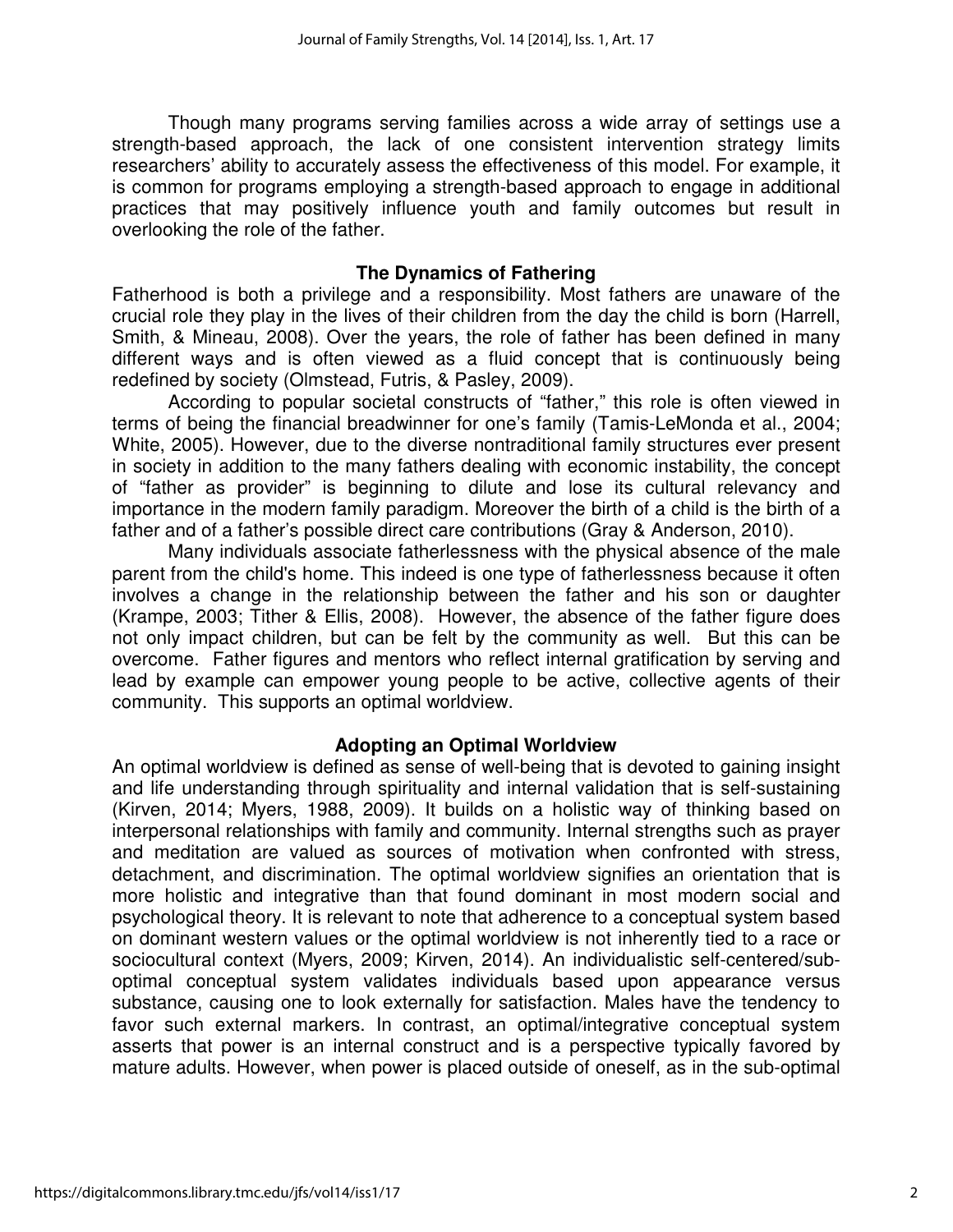conceptual system, one can consider oneself as oppressed or deprived even if one is of a member of a privileged race or gender.

#### **Helping Fathers H.I.T. the Mark in Practice through an Optimal Lens**

The optimal framework brings to the attention of fathers the tools and capacities built within to be successful. To help clinically operationalize the framework, five steps titled Holistic Integration Techniques (H.I.T.) are proposed. The purpose of these techniques is to help the father find meaning and to build a spiritual affiliation with a Higher Power by helping the father confront hardships and turn them into positive outcomes despite difficult current circumstances.

 The H.I.T. helps the father accept strengths and limitations within him and the environment, and it helps him work towards a holistic method of functioning and coping. In the process, fathers are encouraged by the practitioner to tell their stories about coping with obstacles, such as being away from their children, not being able to provide for them and missing them on a daily basis. Lastly, the H.I.T. seeks to motivate fathers to change their thinking towards responsibility and active engagement that is more strength-based and holistically-centered, focusing on the betterment of the entire community, along with their child(ren).

### **Five Steps of H.I.T. into Action**

#### **1. Using Hardships as Measures to Build Positive Outcomes**

 Normally, the father comes into a session with a problem such as feeling detached or being treated as a "visitor" to their child. It is the goal of practitioner to help the father assess the difficulty and severity of the problem. Storytelling can offer a safe outlet to express personal feelings. The practitioner facilitates the bringing forth of the father's pathology-based story in order to build on resiliency and strengths in being an active parent (Kirven, 2014; Waller, 2012). The father is asked to look at the problem as being a step and/or a temporary obstacle in generating a positive outcome. The practitioner helps the father acknowledge previous faults and begins to help him correct the current condition through assessing the presenting problem. The focus is on visualizing or formulating and setting obtainable, positive goals to create small victories. As part of this process, the father is asked to envision making a positive difference.

#### **2. Accepting Limitations and Capabilities**

 Fathers are asked to write all the things they are good at (strengths) and all the things that they feel they can improve on (growth areas) as a benchmark of assessing their sense of self-worth as a parent. This exercise requires that fathers generate twice as many positive characteristics as negative characteristics (e.g., 20 capabilities and 10 limitations) to focus on strengths. This list is generated based on the individual's perceptions and experiences from early childhood up to their present age and role as a father. Presenting these characteristics through stories and life experiences can make the father more comfortable in the setting and talking about self. Listing twice as many strength characteristics fosters the opportunity to build confidence in addressing problems, dreams and aspirations (Kirven, 2014: White & Epston, 1990). If extra time is needed, this exercise can serve as a homework assignment. At the same time as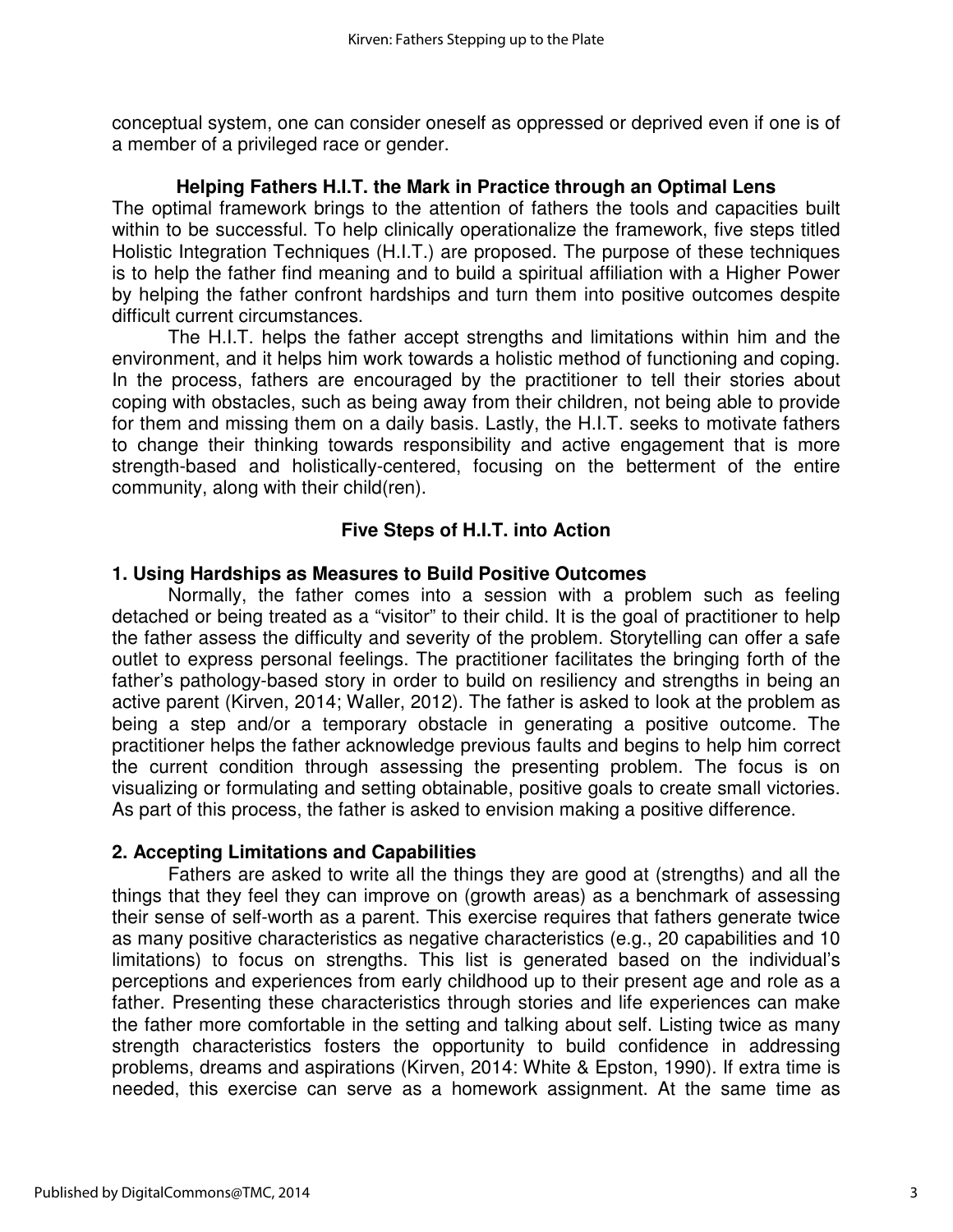fathers are generating their lists, practitioners also develop their own lists, which they disclose in order to help the fathers build on a holistic, therapeutic process and develop a sense of how others perceive them.

#### **3. Building a Spiritual Consciousness**

 Many men and male minority adolescents show reluctance in attending treatment that is not mandated or required (Vogel, Wester & Larson, 2007). Men and male adolescents who are concerned with their autonomy and role identity need a clinical alternative that appears nonthreatening. To address this critical dimension, the practitioner's attempt to build on the strength of fathers by endorsing inner-peace techniques can foster fathers to use their own helping networks such as praying, meditating, and building a connection with a Higher Power or God. "God is going to make sure my child knows that I love them" can serve as a daily affirmation of strength. In this step, the practitioner explains the importance of happiness not only externally but internally as well. The practitioner helps the father connect with self by teaching meditation and exercise techniques that use self-reflection to alter ways of negative thinking and frustration. One example that works well with male fathers in helping secure their "emotional maleness" is to participate in Dad Speak Out Sessions (SOS) for advice, accountability and support from peers in similar detached parenting situations. Applying interventions that are not in conflict with a father's sense of masculinity can help him stay involved with working on goals of being more engaged in their child(ren)'s lives. Also this intervention can confront behavior that is embedded in stereotypical notions of being male. Techniques or strategies that foster self-reflection provide fathers with opportunities to assess their lives and their mistakes, and help to put focus on moments, memories and milestones in striving to be better individuals and parents.

#### **4. Using the Environment as a Classroom to Teach Self and Others**

 In this step practitioners encourage fathers to learn from their mistakes and their environment. Being able to construct their realities into narrative themes can serve as a therapeutic outlet (Worden, 2002). The H.I.T. focuses on identifying positive events and interactions with mother and child(ren), helping remove feelings of guilt and shame. Fathers in treatment are expected to take an active role in their community, and accept their role as a contributing partner and role model. Emphasis is on recognizing previous errors in thinking and behaviors, with a view toward building coalitions and support systems that offer fathers a forum to generate ideas, and build workable goals for themselves and their relationships with their chlidren. Fathers are challenged to understand that assistance cannot be received if the difficulties they face are not known and understood by others. Fathers are encouraged to recognize that it is acceptable and appropriate to ask for help.

#### **5. Establishing a Collective Empowerment Way of Thinking**

 Fathers are also expected to go beyond their personal wants and desires. They are expected to build and strengthen their own resources and credibility in bridging communal support systems that foster fatherhood, leadership and community responsibility for others to see, especially their child's mother and the courts.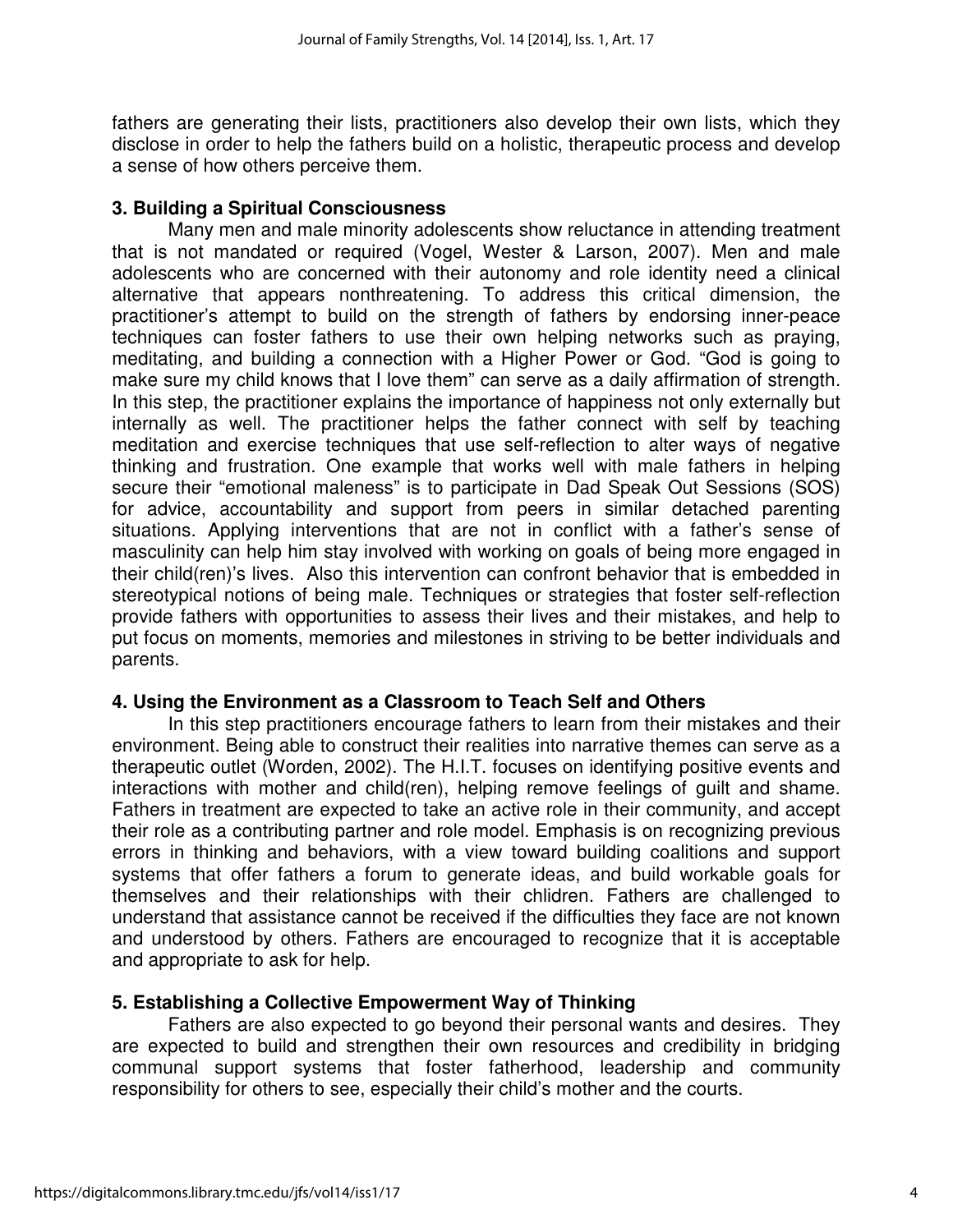Speak Out Session (SOS) forums that promote fathers to narrate their realities about being a "visitor dad" are encouraged. Community support that helps alleviate stress and confusion are also valued. Building supportive networks that are collaborative and altruistic fosters opportunities for growth and progress for the entire community. The goal here is to embark on a "we are all in this together" way of thinking, in which every member counts and serves for the betterment of the community for example through neighborhood block clubs, youth engagement programs and a citizen police academy. The acceptance of this holistic approach is not only sought in families but also in churches, schools and neighborhood centers.

#### **Supplemental Pragmatic Life Strategies:**

Practitioners can support men by reminding them of their many contributions and strengths they possess and exhibit as fathers, family men and assets to the community through the use of "3 Vs." These "3 Vs" are defined as:

Value: Making every person feel that they have value and a contribution to make to their community and country.

Validate: Despite one's current status or appearance, validate them and their experience from their perspective. Be non-judgmental and attentive in promoting an optimal worldview and hope for the future.

Visible**:** Never disregard or ignore anyone. Acknowledge every person with dignity regardless of their current status or appearance (eye contact, small talk kind words, friendly gestures, positive hand movements, etc.). It only takes a few seconds out of your day to validate one's existence.

#### **Future Considerations and Recommendations**

Clinical considerations for practitioners is to acknowledge fathers experiencing distress and hostility ranging from detachment from their child, and bitter disagreement with the mother and her family, to struggles with employment and the feeling of disenfranchisement by the court system. All of these factors cause deep stress and detachment in fathers. Listening and being sensitive to concerns voiced can also assist greatly to reduce frustration, detachment and feelings of alienation.

 Of course, fathers are not all the same, and being an effective father takes many different forms. It is important for any practitioner who is going to be working with fathers to understand what effective fathering is through each father's lens. Understanding what makes for an effective father and identifying their strengths can foster a solid foundation for the practitioner in setting goals and objectives that can be reached and sustained. When this occurs it benefits the child(ren), empowers the dad, strengthens the family and builds up the community.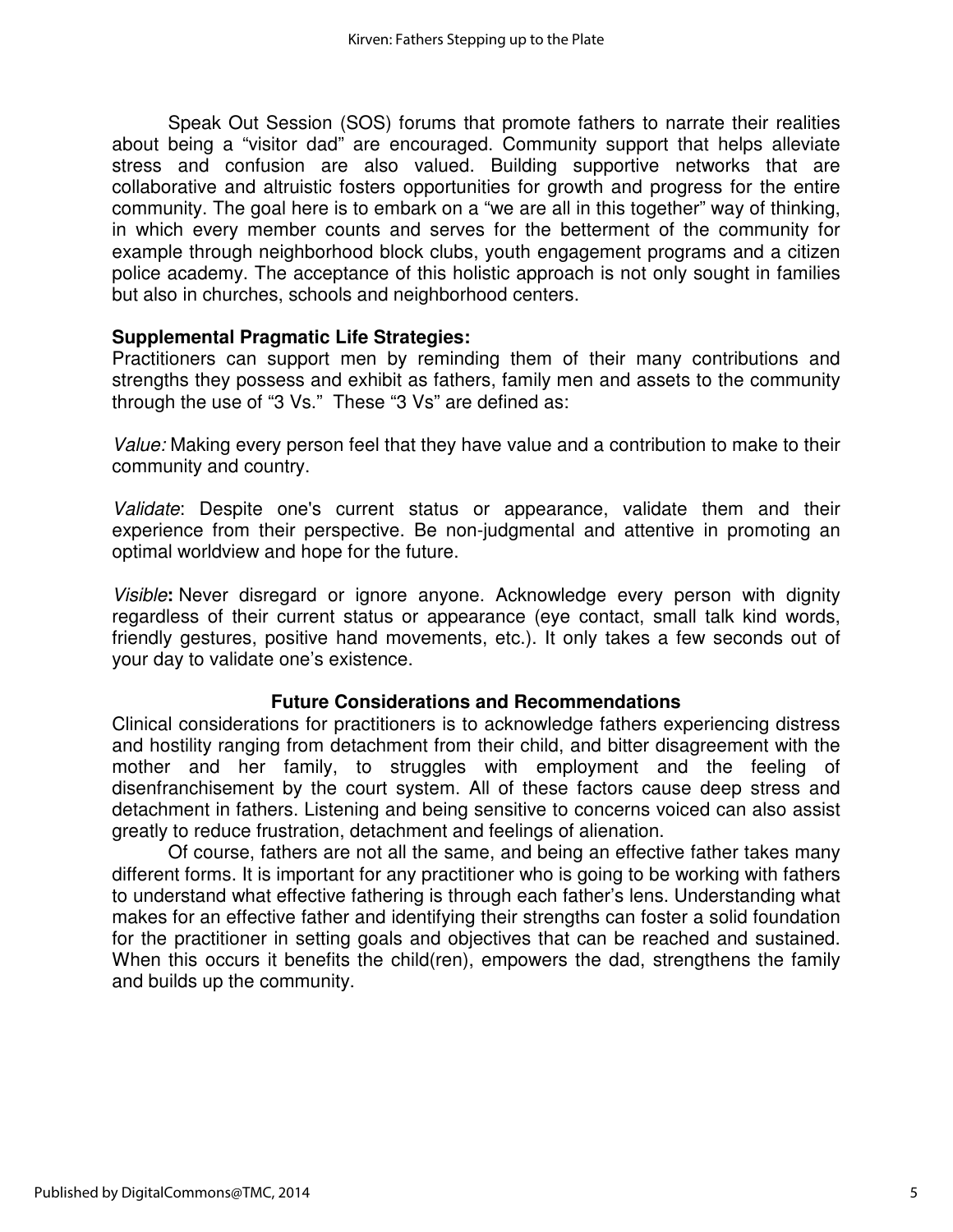#### **References**

- Epstein, M. H. (2004). Behavioral and Emotional Rating Scale: A strength-based approach to assessment (2nd ed.). Austin, TX: PRO-ED.
- Gray, P. G. & Anderson, K. G. (2010). Fatherhood: Evolution and human paternal behavior. Cambridge, Massachusetts: Harvard University Press
- Harrell, C. J., Smith, K. R., & Mineau, G. P. (2008). Are Girls Good and Boys Bad for Parental Longevity? Human Nature 19(1), 56-69.
- Heckman, J. J. (2011). The American family in black & white: A post-racial strategy for improving skills to promote equality. Daedalus, the Journal of the American Academy of Arts & Sciences, 140, 70-89.
- Kirven, J. (2014). The reality and responsibility of pregnancy provides a new meaning to life for teenage fathers. International Journal of Choice Theory and Reality Therapy, 33(2), 23-30.
- Krampe, E. M. (2003). The inner father. Fathering, 1(2), 131-148.
- Lauren, E. (2000). Strength based practice with children in trouble. Reclaiming Children and Youth, 9(2), 70-74.
- Myers, L. J. (1988). Understanding an Afrocentric world view: Introduction to an optimal psychology. Dubuque, IA: Kendall/Hunt.
- Myers, L.J. & Speight, S. (1994). Optimal theory and the psychology of human diversity. In E. Thickett, R. Watts and D. Berman (Eds.), Perspectives on people in context (pp. 104–114). New York: Jossey/Bass.
- Myers, L. J. (2009). Theoretical and conceptual approaches to African American psychology. In H. Neville, S. Utsey, and B. Tynes (Eds.) Handbook of African American Psychology (pp. 35-46). Newbury Park, CA: Sage Publications.
- Olmstead, S. B., Futris, T. G., & Pasley, K. (2009). An exploration of married and relationship separation, nonresident men's perceptions and organization of their father role identity. Fathering: A Journal of Theory, Research, and Practice about Men as Fathers, 7(3), 249-268.
- Roose, R., Roets, G., & Schiettecat, T. (2014). Implementing a strengths perspective in child welfare and protection: a challenge not to be taken lightly. European Journal of Social Work, 17(1), 3-17.
- Saleebey, D. (1992). The strengths perspective in social work practice. New York: Longman.
- Tamis-Lemonda, C. S., Shannon, J. D., Cabrera, N. J., & Lamb, M. E. (2004). Fathers and mothers at play with their 2 and 3 year-olds: contributions to language and cognitive development. Child Development, 75(6), 1806-1820.
- Tither, J. M., & Ellis, B. J. (2008). Impact of fathers on daughters' age at menarche: A genetically- and environmentally-controlled sibling study. Developmental Psychology, 44(5), 1409–1420. DOI: 10.1037/a0013065
- Trout, A., Ryan, J., La Vigne, & S. Epstein, M. (2003). Behavioral and Emotional Rating Scale: Two studies of convergent validity. Journal of Child and Family Studies, 12, 399-410.
- Vogel, D. L., Wester, S. R., & Larson, L. M. (2007). Avoidance of Counseling: Psychological Factors That Inhibit Seeking Help. Journal of Counseling & Development, 85(4), 410-422.